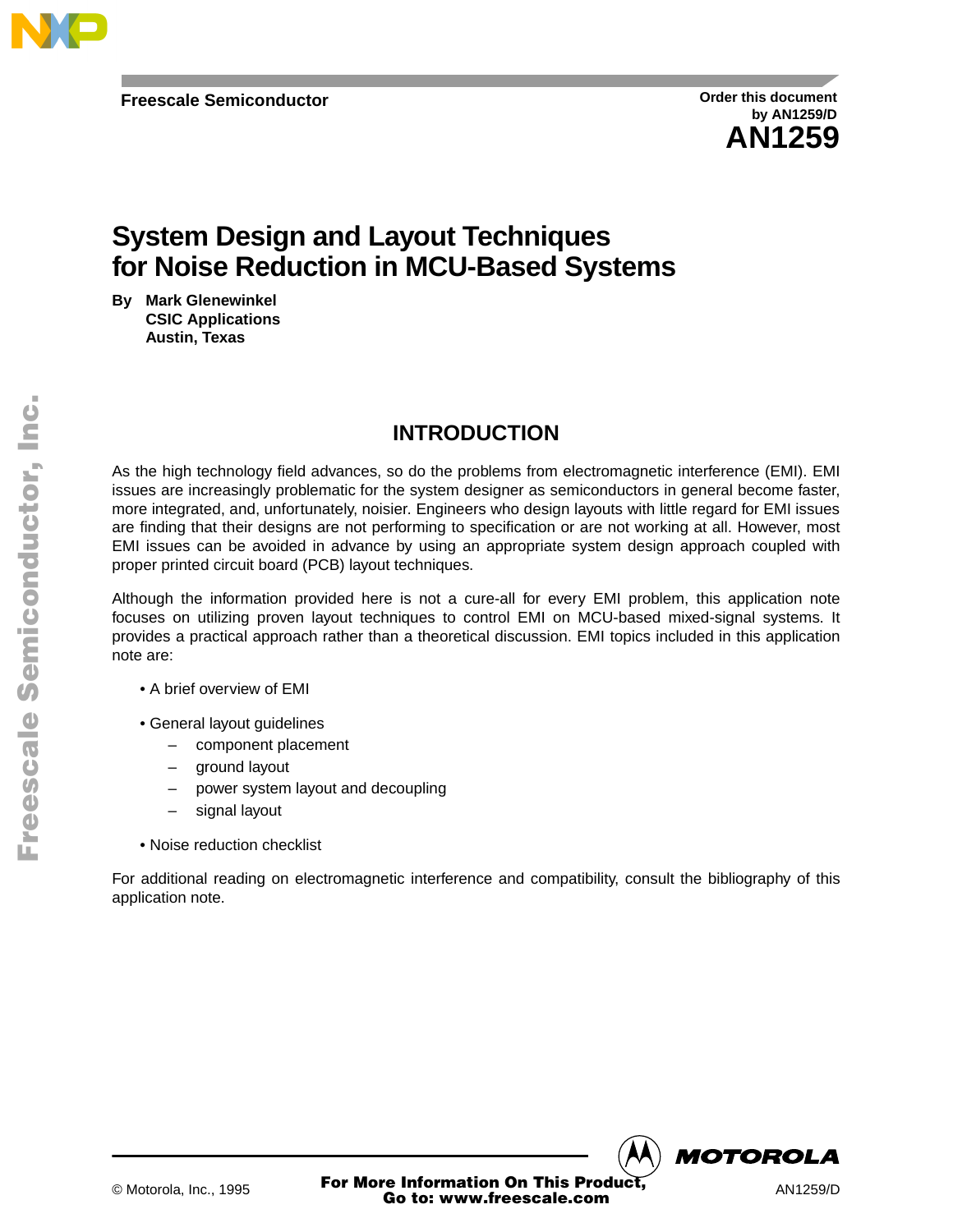

### **EMI OVERVIEW**

### **Noise Definition**

Noise is any electrical signal present in a circuit other than the desired signal. This definition does not apply to internal distortion, which is a by-product of non-linearities. A desired signal in one part of a circuit is considered noisy only if it is coupled to a signal from some other part of the circuit. All electrical systems have some noise. This noise is not a problem until it interferes with system performance. Noise sources can be grouped into three different categories:

- 1) Man-made noise sources digital electronics, radio transmitters, motors, switches, relays, etc.
- 2) Natural disturbances sunspots and lightning
- 3) Intrinsic noise sources related to random fluctuations from physical systems such as thermal and shot noise

Noise cannot be eliminated totally. However, the magnitude and impact of noise can be reduced.

### **EMI Transmission**

Understanding how noise is transmitted can help identify potential EMI problems in a circuit. For transmission to occur, noise has to be sourced, coupled, and received in a system. Figure 1 illustrates how EMI enters a system. All three elements must be present for any EMI problem to exist. Therefore, if any one of the three is minimized or taken out of the system, the interference is reduced or eliminated.



**Figure 1. EMI Pathway**

#### **EMI Sources**

Sources of EMI include microprocessors, microcontrollers, electrostatic discharges, transmitters, transient power components, AC supplies, and lightning. Within a microcontroller system, the digital clock circuitry is usually the biggest generator of wide-band noise, which is noise that is distributed throughout the frequency spectrum. With the increase of faster semiconductors and faster edge rates, these circuits can produce harmonic disturbances up to 300 MHz, which should be filtered out.

#### **Coupling Paths**

One of the more obvious ways noise can be coupled into a circuit is through conductors. If a wire runs through a noisy environment, the wire will pick up the noise inductively and pass it into the rest of the circuit. An example of this type of coupling is found when noise enters a system through the power supply leads. Once the noise is sourced in the power supply lines, it is then conducted to all circuits needing power. See Figure 2.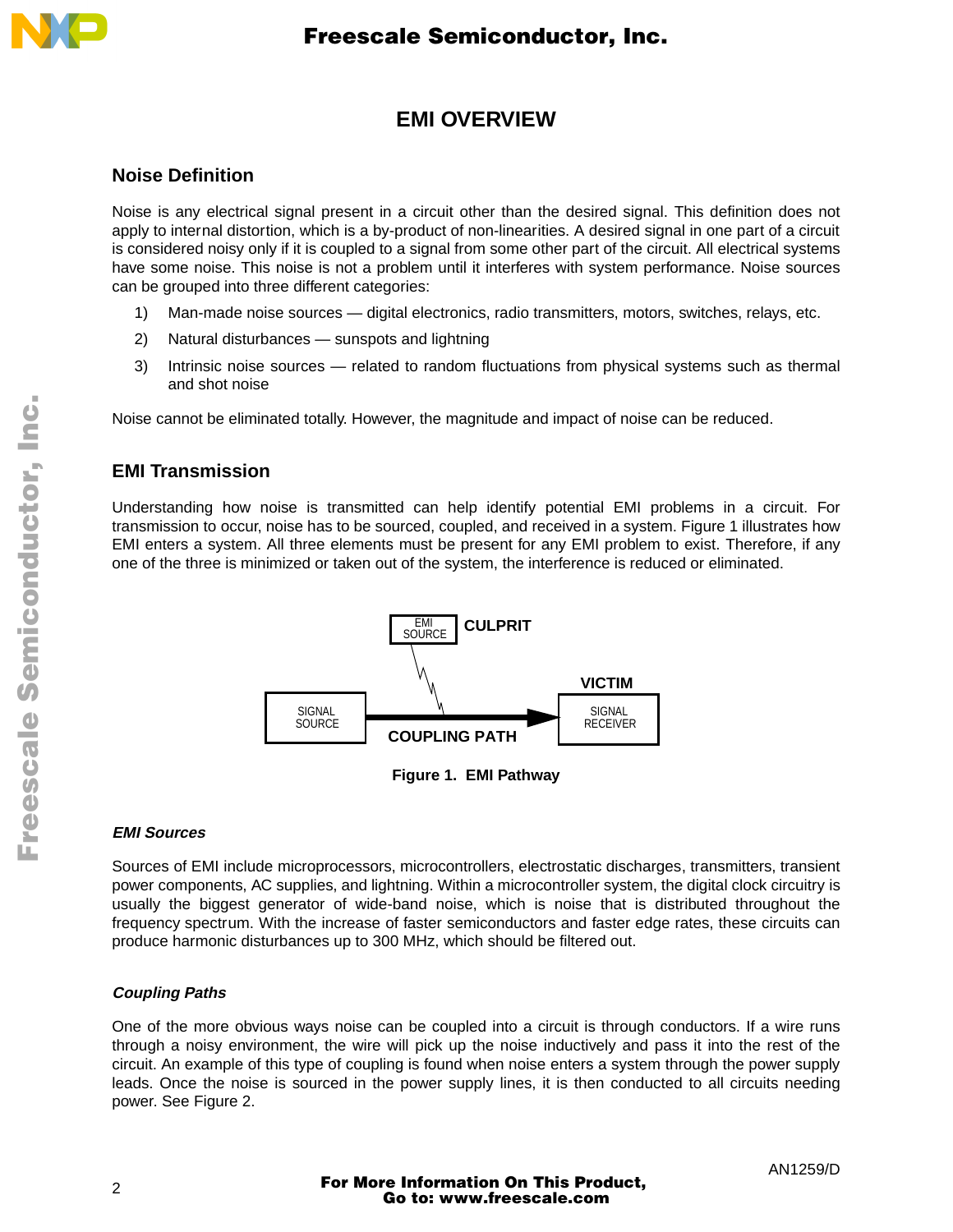



**Figure 2. Conductor Coupled Noise**

Coupling also can occur on circuits that share common impedances. For instance, Figure 3 shows two circuits that share the conductor carrying the supply voltage and the conductor carrying the return path to ground. If circuit one creates a sudden demand in current, circuit two's voltage supply will drop due to the common impedance both circuits share between the supply lines and the source impedance. This coupling effect can be reduced by decreasing the common impedance. Unfortunately, source impedance coupling is inherent to the power supply and cannot be reduced. The same effect occurs in the return-to-ground conductor. Digital return currents that flow from circuit two create high frequency digital noise in the common impedance of the return path. This noise creates ground bounce in circuit one's return path. An unstable ground will severely degrade the performance of low-level analog circuits, such as operational amplifiers and analog-to-digital converters, etc.



**Figure 3. Coupling through Common Impedances**

Coupling also can occur with radiated electric and magnetic fields which are common to all electrical circuits. Whenever current changes, electromagnetic waves are generated. These waves can couple over to nearby conductors and interfere with other signals within the circuit. See Figure 4.



**Figure 4. Coupling through Electromagnetic Radiation**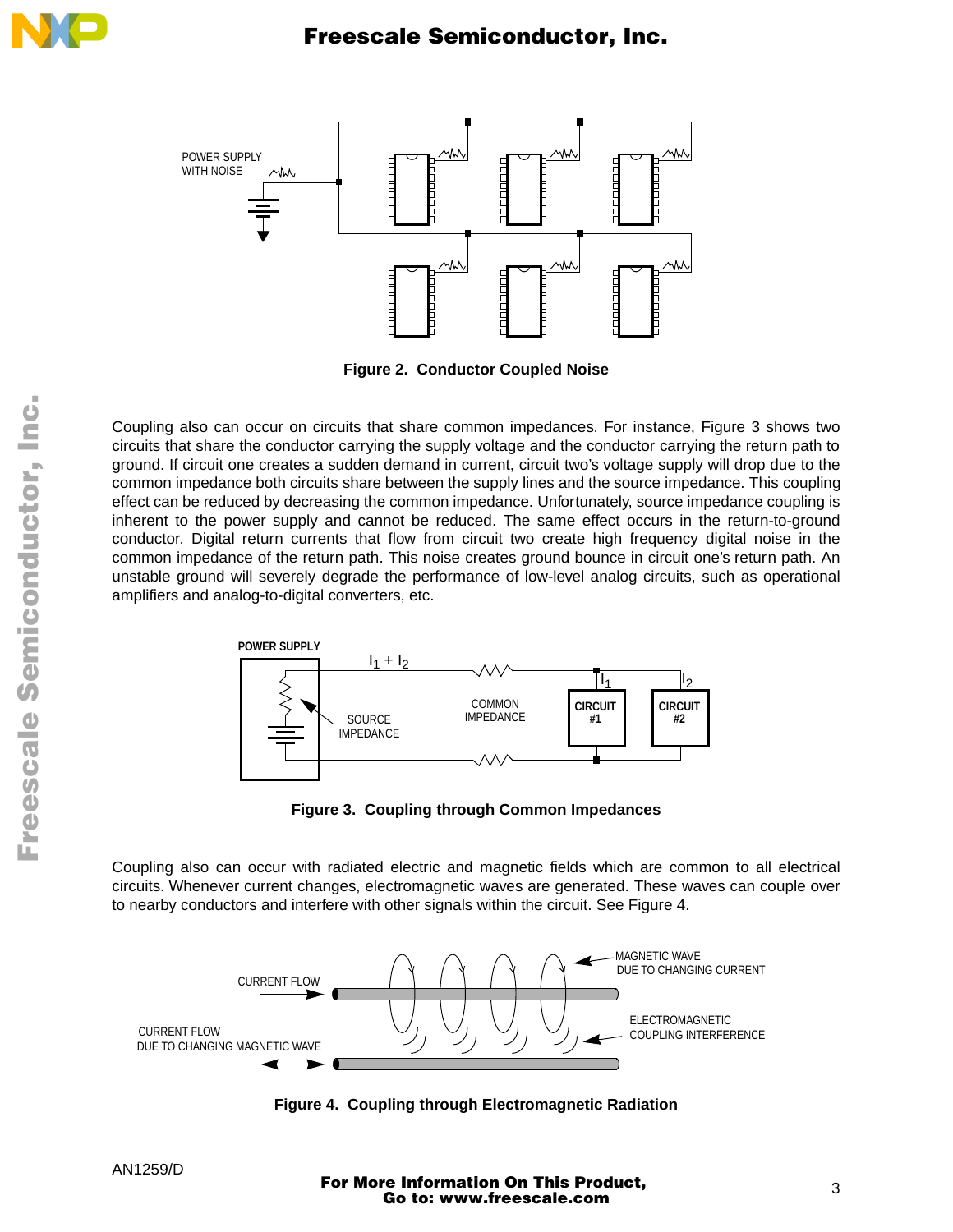

#### **Receptors**

All electronic circuits are inherently receptive to EMI transmissions. Most EMI is received from conductive transients although some are received from direct radio frequency (RF) transmission. In digital circuits, the most critical signals are usually the most vulnerable to EMI. These include reset, interrupt, and control line signals. Analog low-level amplifiers, control circuits, and power regulators also are susceptible to noise interference.

### **Designing System Solutions for EMC**

Electromagnetic compatibility (EMC) should be approached as a systems specification not as an afterthought. A circuit is electrically compatible if it does not affect or become affected by its environment. Some designers will ignore this potential problem unintentionally. In those cases, the design advances without consideration of EMI system design, although all bench tests pass and the design is ready to go to production. However, after the product has been produced and sent to the field, an unknown source of EMI is unexpectedly discovered. Finding a solution for the crisis is often frustrating and usually consists of undesirable add-ons and production delays, which consume time, money, and patience.

EMC should be designed into a system the same as any other legitimate system specification. In fact, some regulatory agencies have set standards for general computing equipment such as the Federal Communications Commission (FCC), the military, and international agencies. The designer should anticipate problems and resolve them in advance by using field-tested prototypes. With this approach, EMC is designed into the system up front rather than added on as a quick fix after a problem occurs. EMC system design quickly becomes an economically rewarding idea.

Although there are many remedies to EMC/EMI problems, they can be summarized by two different methods: decrease emissions and increase immunity. Emissions can be suppressed at the source through proper system design. But if the problem continues, investigate different methods of shielding to contain the emission. A circuit's susceptibility to noise can be decreased by hardening the circuit's design and using shielding to protect the circuit. The following discussion on layout techniques focuses on decreasing emissions and increasing noise immunity by applying general rules for sound PCB design.

## **GENERAL LAYOUT GUIDELINES**

#### **Component Placement**

Before a PCB is layed out, care must be taken to place components properly on the PCB. Low-level analog, high-speed digital, and noisy circuits (relays, high-current switchers, etc.) must be separated to limit coupling between the subsystems to a minimum. When placing components, pay close attention to the potential routing of circuits between subsystems, including clocks and crystal circuits. A proposed layout should be examined for potential EMI problems. Iteratively review and correct layout until all EMI risks are addressed. Figure 5 illustrates the concept of separating components.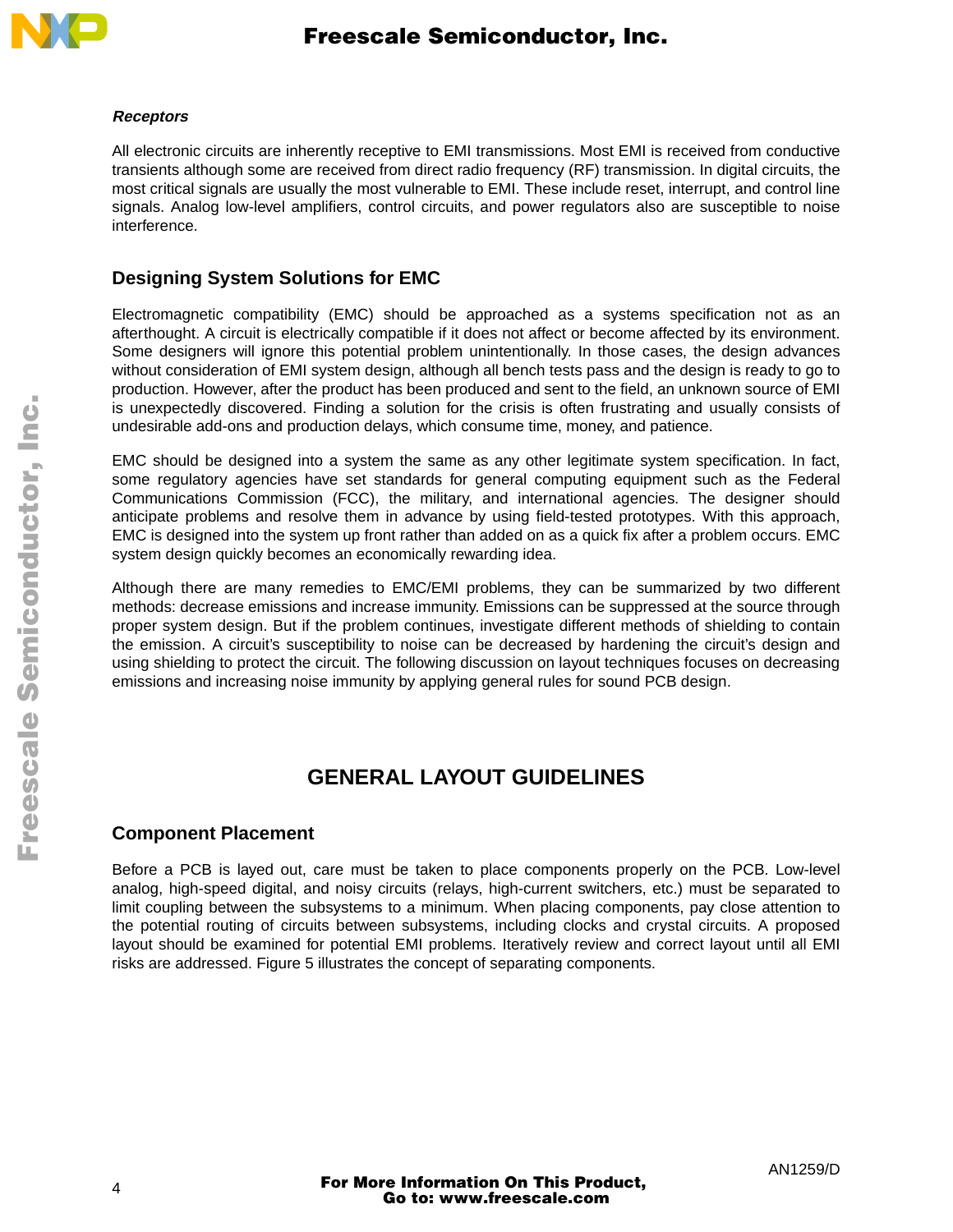



**Figure 5. Separation of Circuits on a PCB**

### **Ground Layout**

Nothing is more important to the system design of a circuit than having a solid and complete power system. The ground layout is especially critical. In fact, the ground can be considered the foundation of all good PCB designs. Most EMI problems can be resolved by using practical and efficient grounding methods.

#### **Defining Ground Noise**

Understanding the mechanisms that generate ground noise is critical to minimizing ground interference. All ground paths have some finite impedance. As with all circuits, current flow must return to its source. Current flowing through finite impedance in the ground lines will cause a voltage drop. These voltage drops are the cause of interference in the ground system.

As system frequencies increase, the resultant interference in the ground system also increases. Elementary circuit theory says that a change in a conductor's current multiplied by the inductance of the conductor produces a voltage.

$$
V = L \cdot \frac{di}{dt}
$$

High-frequency digital systems create current spikes when transistors are switched on and off. Analog systems create current spikes when load currents change. As an example, consider a gate which is "on" and currently draws 4 mA of current. The gate is suddenly switched off and now draws 0.6 mA of current. The gate switched in 4 ns, and the conductor carrying the signal consists of 450 nH of inductance. The resulting voltage spike will be

$$
L \cdot \frac{di}{dt} = 450 \text{ nH} \cdot \frac{\langle 4 \text{ mA} - 0.6 \text{ mA} \rangle}{4 \text{ ns}} = 0.383 \text{ V peak}
$$

As noted earlier, faster systems produce faster rise times. Imagine if the next design in a product's life cycle incorporates faster logic. If the rise time of the new logic is twice as fast as the old, the noise in the redesign also will double in magnitude.

Most digital systems have a higher immunity to noise than analog. Low levels of noise in the ground system can severely affect the performance of low-level analog amplifiers, converters, etc. Noise can be coupled into other circuits by common impedance. Figure 6 illustrates the coupling problem.

# For More Information On This Product, Go to: www.freescale.com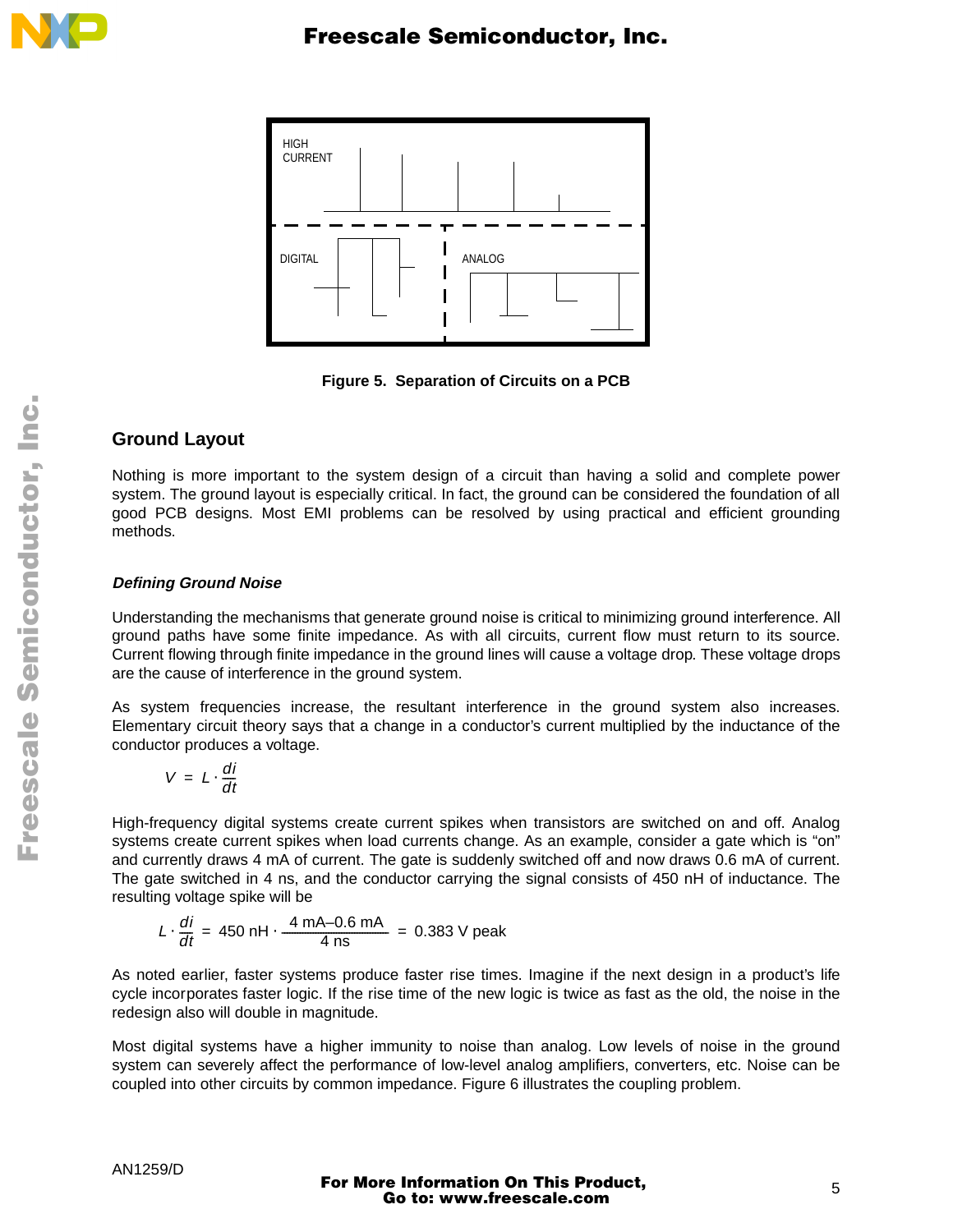

## Freescale Semiconductor, Inc.



**Figure 6. Common Impedance Coupling**

The voltage at the summing point of the two signals is due to currents and inductances found in the analog and digital signals. The noise created is now shared due to common impedance, Z3, between the two signals. A DC offset is created between the system ground point and the summing point. In digital systems, this offset is dynamic and produces a high-frequency AC component of noise which will affect low-level analog circuitry.

#### **Reducing Ground Noise**

One advantage of a well-thought-out ground system is providing protection against unwanted interference without additional board cost except for engineering design time. The basic objective of a good ground system is to minimize noise voltage from currents flowing through ground impedances. In designing the ground system, it is important to ask: How does current flow in the system? Are quiet and noisy ground returns mixed together? Create signal grounds that have low-impedance paths to return to the source. This can be accomplished by determining the type of circuitry used and the operating frequency of the system.

Most MCU-based systems contain high-frequency digital logic and low-level analog circuits. Some systems may even have noisy relays and high-current switches. As mentioned earlier, these circuits should be separated and their ground returns should not be mixed together. Similar circuits should be placed together.

High-speed digital circuits must provide low-impedance pathways for all return signals. Design the ground system to include as many parallel pathways to ground as possible. This will decrease the inductance of the ground return. If this concept is taken to the limit, a ground plane will be created. Although ground planes are optimal, their use may not be desirable due to the added expense of a multi-layered PCB.

If a ground plane is uneconomical, then use single-point grounding. Single-point or star-point grounding ties all ground traces to the terminal ground point. This method lowers common impedance coupling between subsystems. Although this might be physically challenging due to space requirements, the decrease in common inductance and therefore coupled noise is worth the effort.

The inductance of a conductor is inversely proportional to the logorithm of the conductor's diameter or width but directly proportional to the length. To decrease the inductance, use as short and wide a trace as possible. Use 45-degree turns instead of 90-degree turns to decrease transmission reflections.

Remember that current will flow back to its source eventually. In some cases, the return path will create a large loop that is highly susceptible to electromagnetic radiation and will couple noise into the ground system. As a general rule, decrease the size of all ground loops as much as possible. Figure 7 shows an example of a single-point ground system on a 2-sided PCB.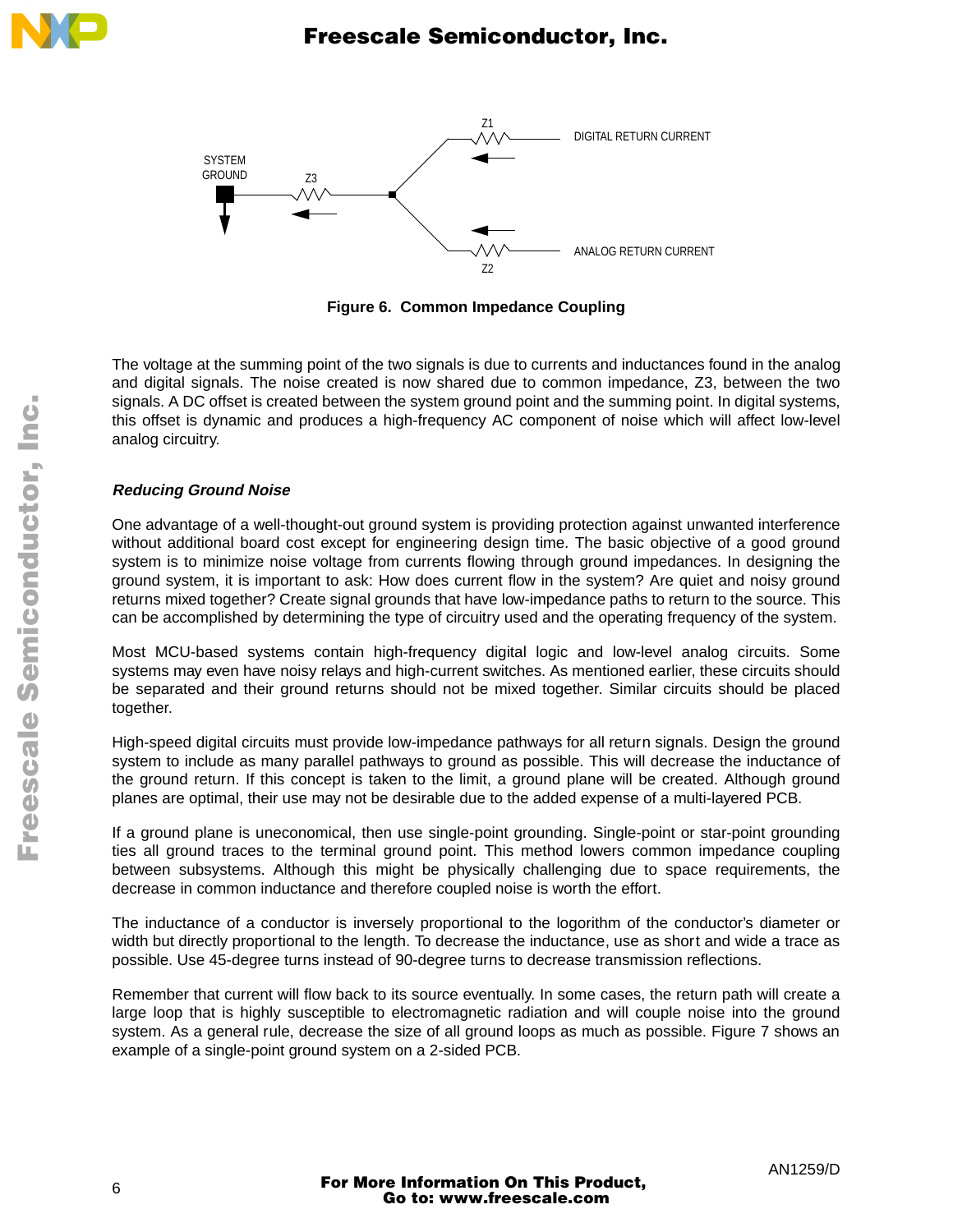



**Figure 7. Single-Point Power System**

### **Power System Layout and Decoupling**

After a good ground system has been layed out on the PCB, the power system should be designed next. Power lines should run parallel to the ground lines if physically possible. If not, do not compromise the ground layout for the sake of the power layout. Power system noise can be decoupled with filters, but the ground system cannot. An example of a power layout is shown in Figure 7.

#### **IC Power Decoupling**

When a logic gate switches, a transient current is produced on the power supply lines. The impedance on the power supply lines along with the sudden current flow create a drop in voltage on the  $V_{DD}$  terminal. The inductance of the power supply lines can be reduced by using a multi-layer power plane. Fast switching speeds can be reduced by using slower logic. Usually, these solutions are not acceptable to system specifications. The current needed by an integrated circuit (IC) can be supplied from a nearby decoupling capacitor. This reduces the load on the power lines and removes unwanted glitches in the power system.

High-frequency, low-inductance axial glass or multi-layer ceramic capacitors should be used for decoupling ICs. Use a 0.1 µF capacitor or system frequencies up to 15 MHz. If the system frequency is above 15 MHz, use 0.01 µF capacitors. Place the capacitor as close to the IC as possible. The standard of having the V<sub>DD</sub> and GND pins at opposite ends of the chip creates a loop that is susceptible to EMI. The loop is considerably smaller if ICs have their power pins close together. Figure 8 illustrates capacitor placement for a typical logic IC. If the PCB has surface mount components, place the capacitor half way between  $V_{DD}$ and GND.



**Figure 8. Decoupling Capacitor Placement**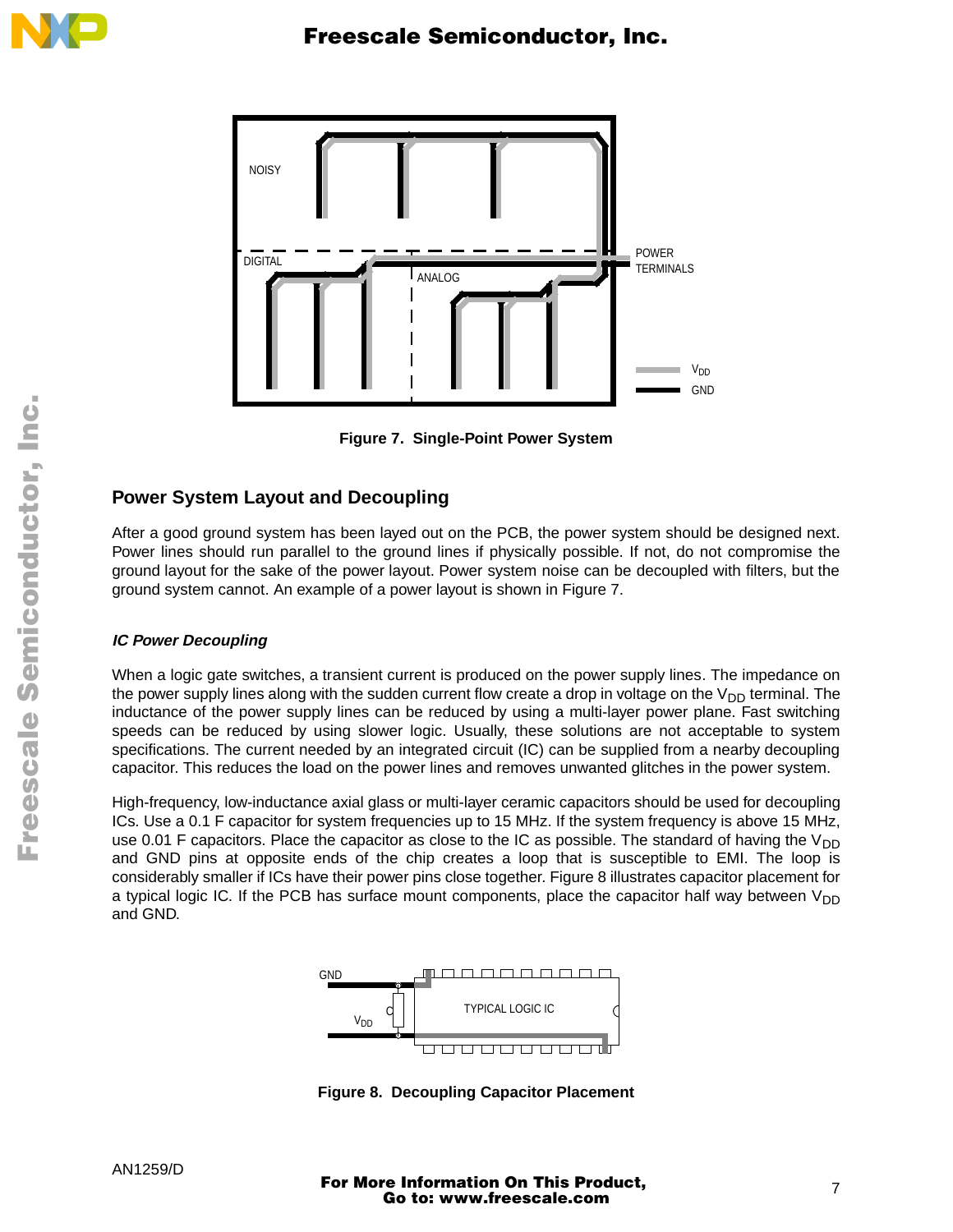

#### **Bulk Decoupling Capacitor**

The IC decoupling caps used for current glitches often deplete their charge reservoirs and must be recharged. This is done by using a bulk capacitor. The value of the bulk capacitor is not critical, but it should be able to recharge 15 to 20 ICs. If more ICs are on the PCB, bulk capacitors can be placed around the PCB to provide the needed charge.

For most MCU-based systems, one bulk capacitor is sufficient. The capacitor should have a small series inductance. Use tantalum electrolytic or metalized polycarbonate capacitors. Do not use aluminum electrolytic capacitors. The equivalent series inductance of an aluminum electrolytic is a magnitude higher than tantalum capacitors.

The bulk decoupling capacitor should be placed as close to the PCB power terminals as possible. A small 0.1 µF capacitor also should be used to decouple high frequency noise at the terminals. This capacitor should be placed as close to the power terminals as possible. Figure 9 illustrates power terminal decoupling.



**Figure 9. Power Terminal Decoupling Capacitor Placement**

#### **Isolating Circuits from Power Noise**

If more filtering is needed to further isolate a circuit from noise on the power lines, use LC or Pi filters. Place the filters as close to the part as possible. Route all other signals around the filters. Figure 10 shows the filters schematics.



**Figure 10. High Frequency Noise Filters**

Ferrite beads also can be used to filter out unwanted system noise. They provide a relatively inexpensive way of adding high frequency loss without any power loss at DC or low frequencies. They are most effective at providing attenuation to signals above 1 MHz in low-impedance circuits such as power supplies and communication buses. Ferrite beads are cylindrical and are slipped over a conductor. The total impedance of a ferrite bead is limited to about 100 . When used on power supplies, place the beads near the power terminals of a PCB.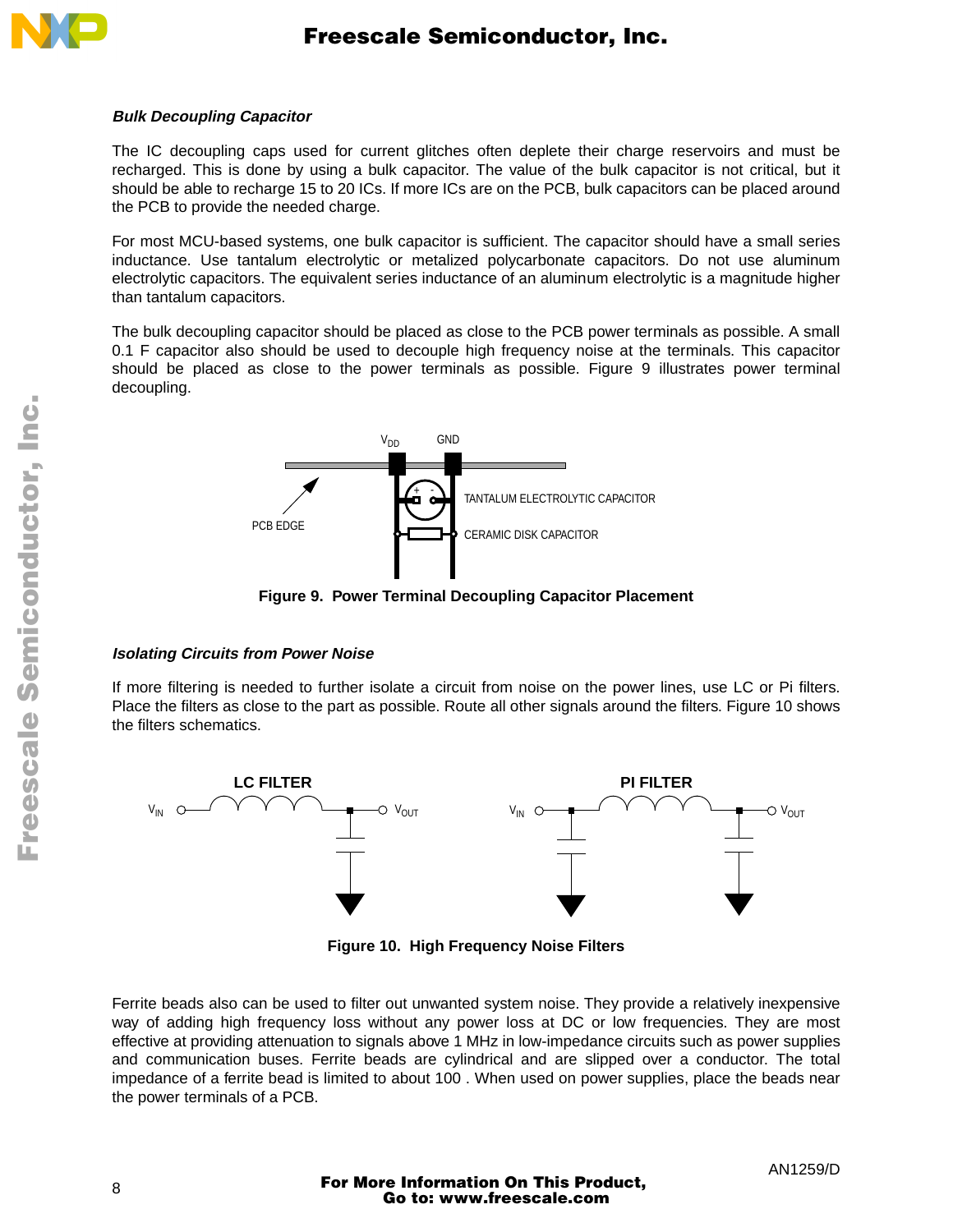

### **Signal Layout**

After laying down the power and ground system traces, signal layout follows. When laying out mixed-signal boards, do not mix digital and analog signals together. Try to route sensitive lines first and be aware of potential coupling paths.

#### **Digital Signals**

The most sensitive signals in an MCU-based system are the clock, reset, and interrupt lines. The oscillator is especially sensitive during startup. Do not run these lines in parallel with high-current switching traces. They may become corrupted by electromagnetic cross-coupled signals. The effect could easily disrupt the MCU by interrupting code execution with an unexpected reset or interrupt. The clock could also jam, become out of phase, and bring the whole system out of sychronization. Because computer operating properly (COP) timers use the clock, do not rely on them to revive EMI hits.

If these signals are to go off the PCB, place the MCU near the off-board connector. If not, place the MCU where the trace lengths of these signals will be as short as possible.

The crystal or ceramic resonator clock is an RF circuit. The clock must be layed out to decrease its emission levels and susceptibility. Figure 11 shows an example of a crystal or ceramic resonator layout with a DIP package. Always place the circuit as close to the MCU as possible. If the crystal or ceramic resonator has a long body, lay it down flush with the PCB and ground the case. The ground signal of the crystal circuit should be connected to the ground pin of the part using the shortest trace possible. The power and ground pins should be routed directly to the power posts of the PCB.



**Figure 11. Crystal or Ceramic Resonator CIrcuit Layout**

#### **Analog Signals**

Low-level signals can be corrupted easily by digital signals. If analog and digital signals have to be mixed, make sure the lines cross each other at 90-degree angles. This will reduce cross-coupling effects.

Analog-to-digital converter performance can be affected severely if the reference pins of the module are not separate from the digital power lines. Do not feed digital power and ground to analog-to-digital converter (ADC) reference lines. These pins should have reference voltages directly routed from the power terminals on the board. The voltage reference pin should be filtered with an RC circuit consisting of a 1-K resistor and a 1.0-µF capacitor

# For More Information On This Product, Go to: www.freescale.com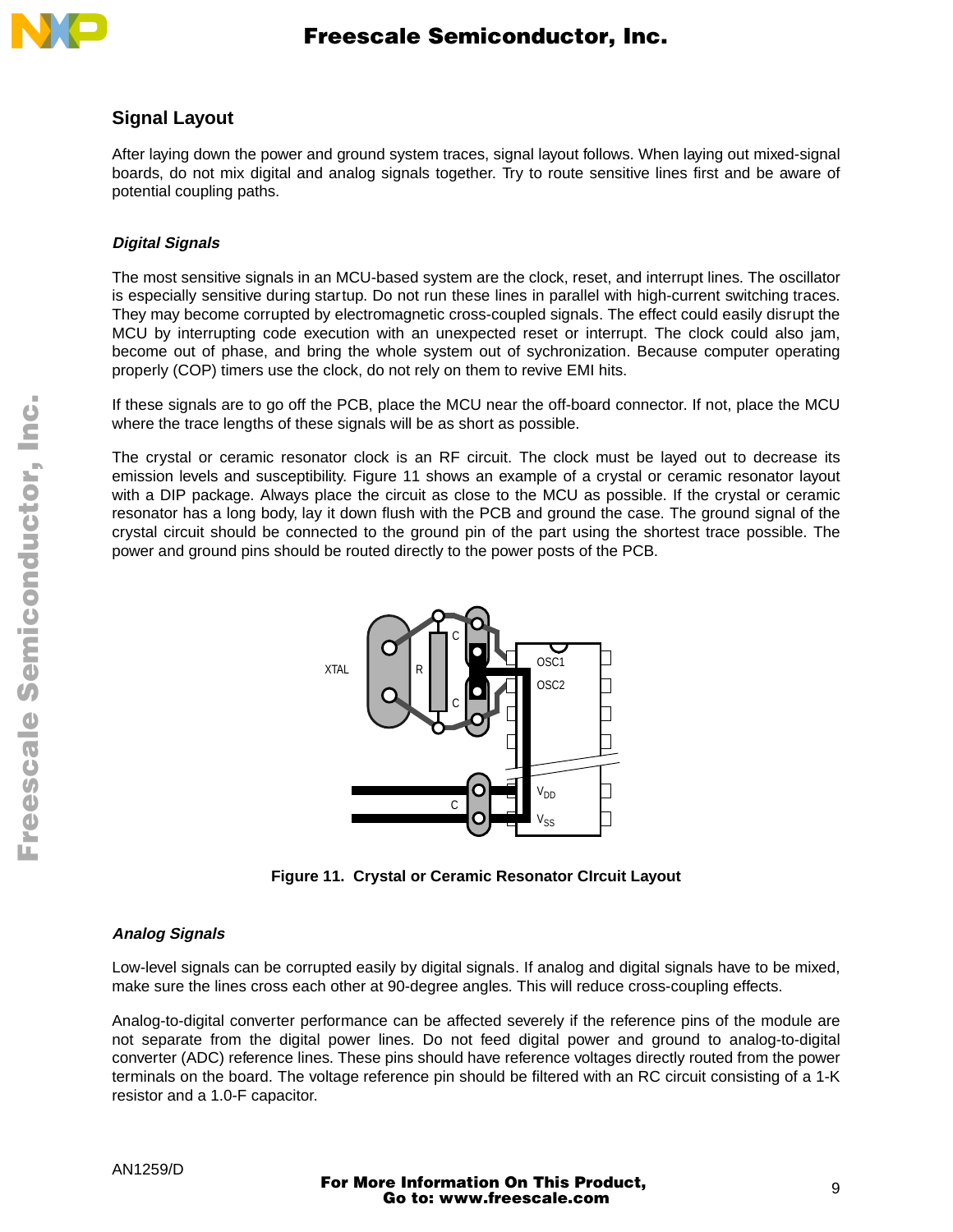

### **NOISE REDUCTION CHECKLIST**

Listed below are details to check before a board goes to production. These are guidelines, not hard and fast rules to follow. This list was generated from collected field experience and the bibliography in this application note.

### **Suppressing the Noise Source**

Use the lowest frequency clock and the slowest rise time that satisfy system specifications.

Place the clock circuit near the connector if the clock goes off the board. Otherwise, place the clock circuit at the center of the board.

Mount crystals flush to board and ground them.

Keep clock signal loop areas as close to zero as possible.

Locate I/O drivers near where they leave the board.

Filter all signals entering a board.

Filter all signals leaving a noisy environment.

Terminate unused op-amps in dual and quad packs by grounding the + input and connecting the - input to the output.

Provide relay coils some form of surge damping.

Use 45-degree angle trace turns instead of 90-degree angle trace turns to decrease radiation.

### **Reducing Noise Coupling**

Separate circuits on a PCB according to their frequency and current switching levels.

Place chips for short clock runs.

Confine high speed logic to specific functions.

Place I/O chips next to the board edge and close to the connector.

If economically possible, use a multi-layer board to minimize power and ground inductance.

Use single-point power and ground layouts for single- and double-sided boards.

Use wide traces for power and ground.

Keep clock traces, buses, and chip enables separate from I/O lines and connectors.

Keep digital signal lines, especially the clock, as far away from analog input and voltage reference pins as possible.

When working with mixed-signal data converters, do not cross digital and analog lines. Route the signals away from each other.

Separate noisy and quiet leads.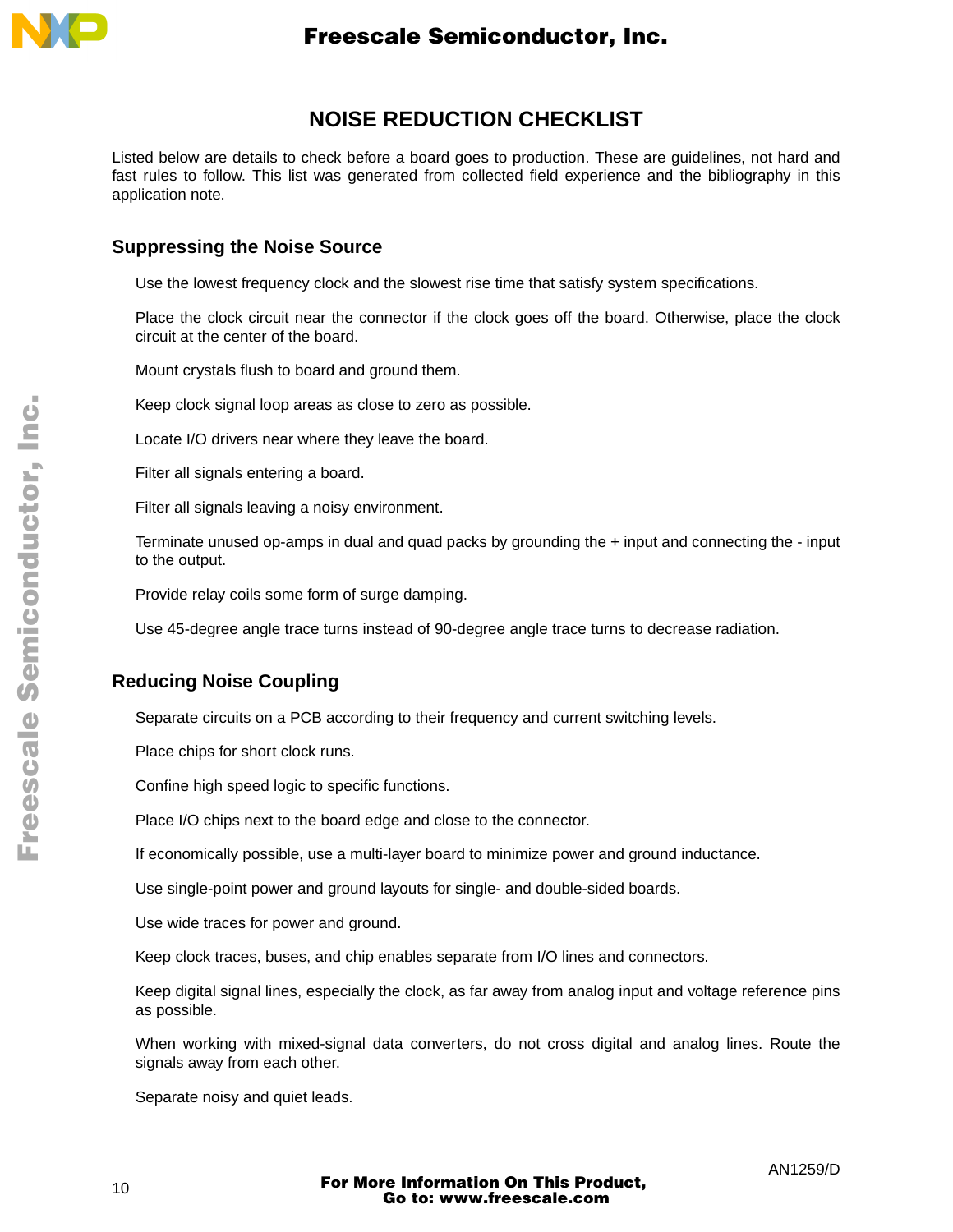

## Freescale Semiconductor, Inc.

Route clock signals perpendicular to I/O signals. Keep clock circuits and leads away from I/O cables. Keep the length of sensitive leads as short as possible. Handle critical traces by fat traces and guardbanding with a ground on each side of the trace. Do not run sensitive traces in parallel with high-current, fast-switching signals. Minimize lead lengths on decoupling capacitors. Keep high-speed lines short and direct. Minimize trace length of clocks and other periodic signals. Avoid running traces under crystals and other critically noise-sensitive circuits. Filter any leads entering enclosures containing sensitive circuits.

When low-level signal leads and noisy leads are in the same connector, like a ribbon cable, separate them and place the ground leads between them.

Avoid ground loops in low-level, low-frequency circuits.

Twist noisy leads together to cancel mutual coupling.

Use all power and ground pins on an IC.

### **Reducing Noise Reception**

Avoid all signal loops wherever possible; if not possible, minimize the loop area.

Use high-frequency, low-inductance ceramic disk or multilayer ceramic capacitors for IC decoupling.

Locate decoupling caps next to each IC in the system.

Use a bulk tantalum electrolytic or metalized polycarbonate decoupling capacitor to recharge the individual IC decoupling caps.

Bypass all electrolytic caps with small high-frequency caps.

If needed, supplement decoupling with ferrite beads in series.

Separate signal, noisy, and hardware power and grounds.

Use frequency selectable filters when applicable.

With tubular capacitors, connect outside foil end to ground.

Connect all unused inputs to power or ground or configure them as outputs.

Bypass all analog reference voltages.

Use series termination to attenuate transmission reflections.

Do not use sockets for high performance analog and mixed-signal ICs.

# For More Information On This Product, Go to: www.freescale.com